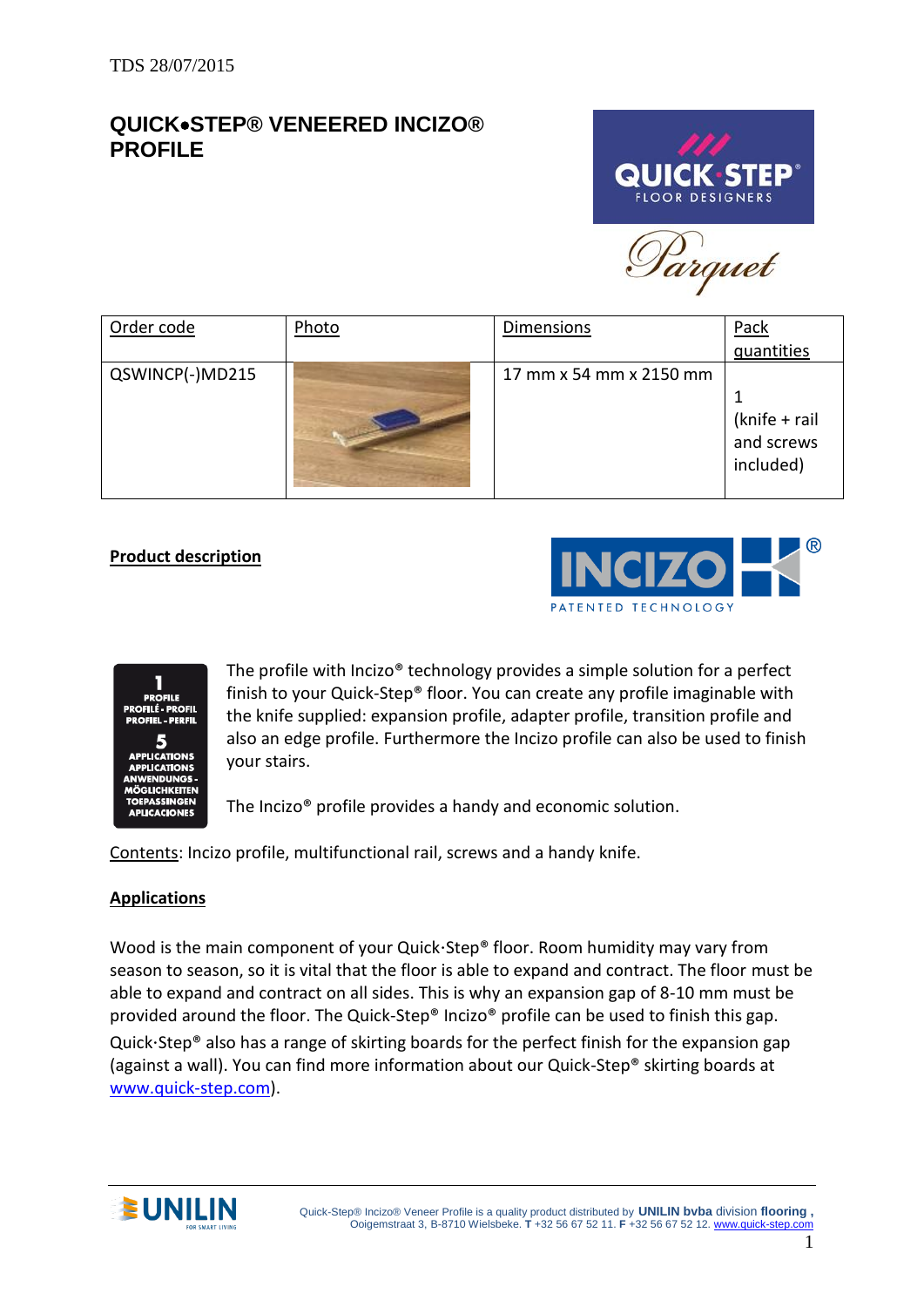#### TDS 28/07/2015

The Quick-Step® Incizo® profile can be used in 5 different applications.

 $\sqrt{\phantom{a}}$  Expansion profile

The Quick-Step® expansion profile is used to join two floors in: doorways, door openings, L-shaped rooms or rooms where the floor is greater in distance than 12 m in length or width.

 $\sqrt{\phantom{a}}$  Adapter profile

The Quick-Step® adapter profile ensures a smooth transition from a Quick-Step® floor and an alternative floor covering at a lower height, like tiles or vinyl.

 $\sqrt{\phantom{a}}$  Edge profile

The Quick-Step® edge profile is used to finish the edge of a floor against a vertical surface such as sliding doors, low open windows, a slightly higher doorstep or tiled floor.

 $\sqrt{\phantom{a}}$  Transition profile

The Quick-Step® transition profile can be used to cover the transition to a fixed carpet, for example.

 $\sqrt{\ }$  Stair profile

You can also cover your stairs or steps with Quick-Step® planks, in combination with the Incizo profile as a stair nose. In this case, an aluminium subprofile for application on stairs is needed, to be ordered separately.

**Please refer to the sales sheet of the Incizo stairs to learn more about installation as a stair profile.**











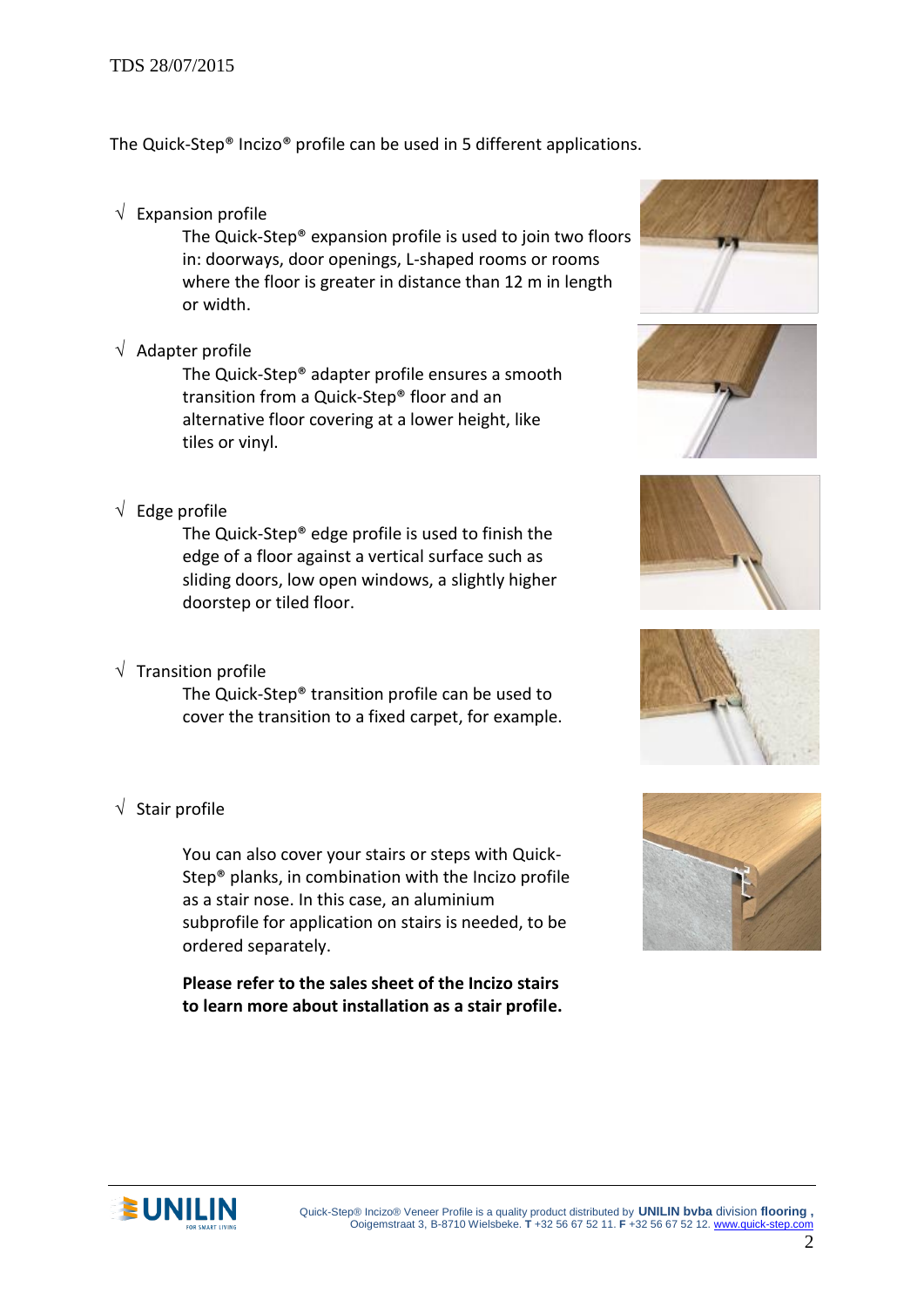#### **Specifications**

 $\sqrt{ }$  Excellent wear and scratch-resistant real veneer surface

The durable veneer makes the Quick-Step® Incizo® profile resistant to scratches and wear.

- $\sqrt{ }$  No inconvenient seams compared to other multifunctional profiles
- $\sqrt{ }$  Watertight glued HDF base

The main component of the Quick-Step® Incizo® profile is wood. The MDF base is resistant to dampness, which ensures your profile remains in perfect condition.

 $\sqrt{ }$  Multifunctional rail

The rail supplied can also be used in installations with considerable height differences, by bending the lip.

 $\sqrt{ }$  Matching accessories

The Quick-Step® Incizo® profile is available in a design and surface structure that matches your floor perfectly.

 $\sqrt{\ }$  Economical

You can use the profile leftovers in other applications, so there is less waste.

 $\sqrt{}$  Easy

Another added benefit of this multifunctional profile is that you always have the right solution on hand.

 $\sqrt{\phantom{a}}$  Complete package

The rail, screws and the knife are supplied together with the multifunctional profile.

## **Instructions for use**

 $\sqrt{\phantom{a}}$  Expansion profile



Saw the profile to the right length. Cut away section A and section B with the knife to make the expansion profile. Note: cut both lengths first and then remove both blocks.

Make sure you leave enough room between the two surfaces that link the profile when installing the floor. Take into account the expansion joint between the protruding legs of the rail (where the profile will go) and the floor. Saw the plastic rail to







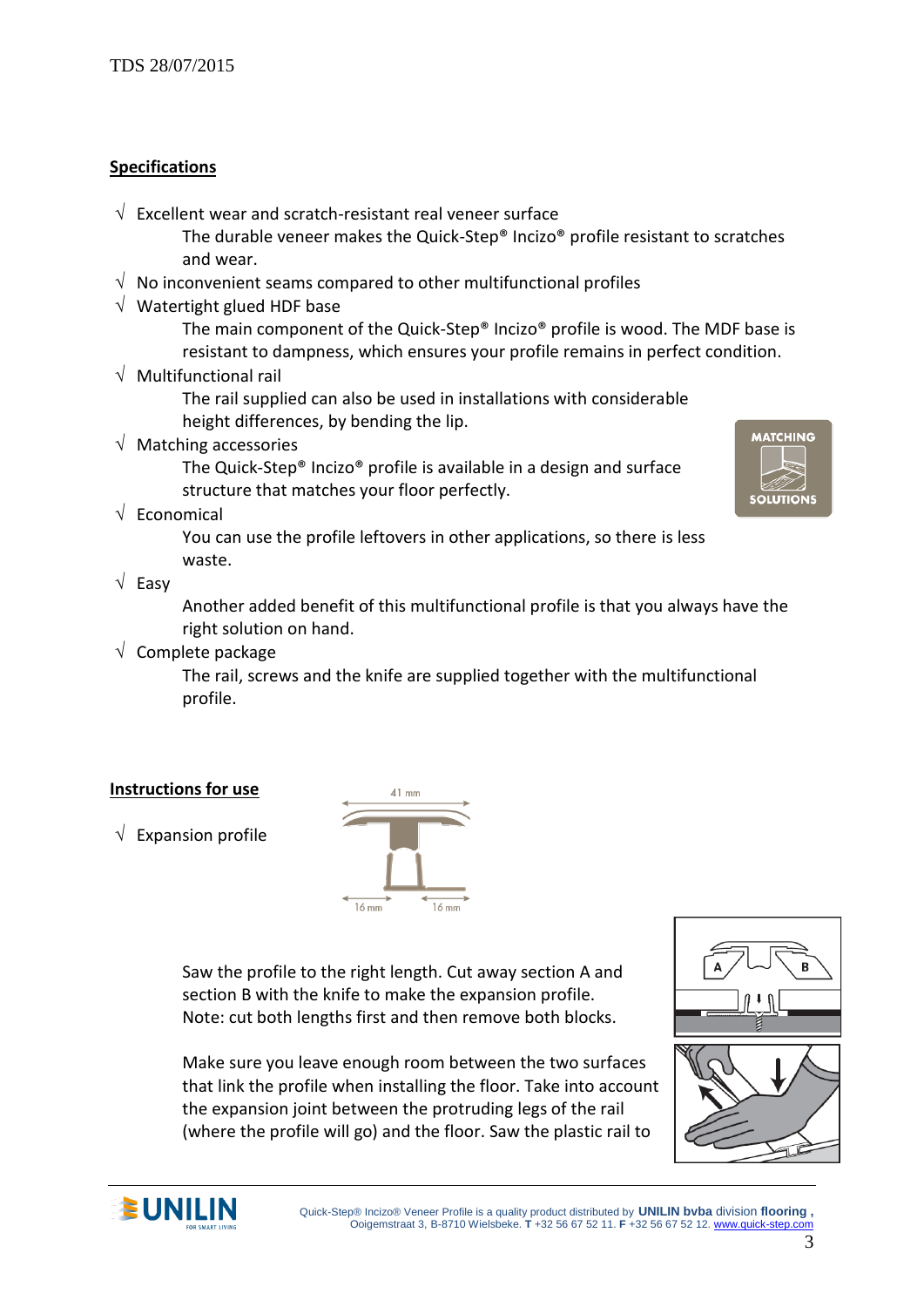the right length and place it centrally on the subfloor in the open space between the two floor surfaces. The rail can be attached in different ways: see further. Press the profile gently from one side to the other into the rail. Press until it is against the floor.



 $\sqrt{\phantom{a}}$  Adapter profile



First saw the profile to the right length. Cut section A away with the knife to make an adapter profile.

Mark on the subfloor where you want the Quick-Step® floor to go. Let the underlay continue to just before this line: it is better to place the rail (in which the adapter profile will be clamped) on the subfloor later. Make sure that you lay the Quick-Step® floor a sufficient distance away from the edge of

the underlay: take into account the expansion joint between the protruding legs of the rail (where the profile will go) and the floor. Attach the plastic rail to the subfloor, with the long lip in the direction of the floor. This can be done in various ways: see further. Press the profile gently from one side to the other in the rail. Press until it is against the floor.









**CONILIN** Quick-Step® Incizo® Veneer Profile is a quality product distributed by **UNILIN bvba** division flooring , Ooigemstraat 3, B-8710 Wielsbeke. **T** +32 56 67 52 11. **F** +32 56 67 52 12[. www.quick-step.com](http://www.unilin.com/)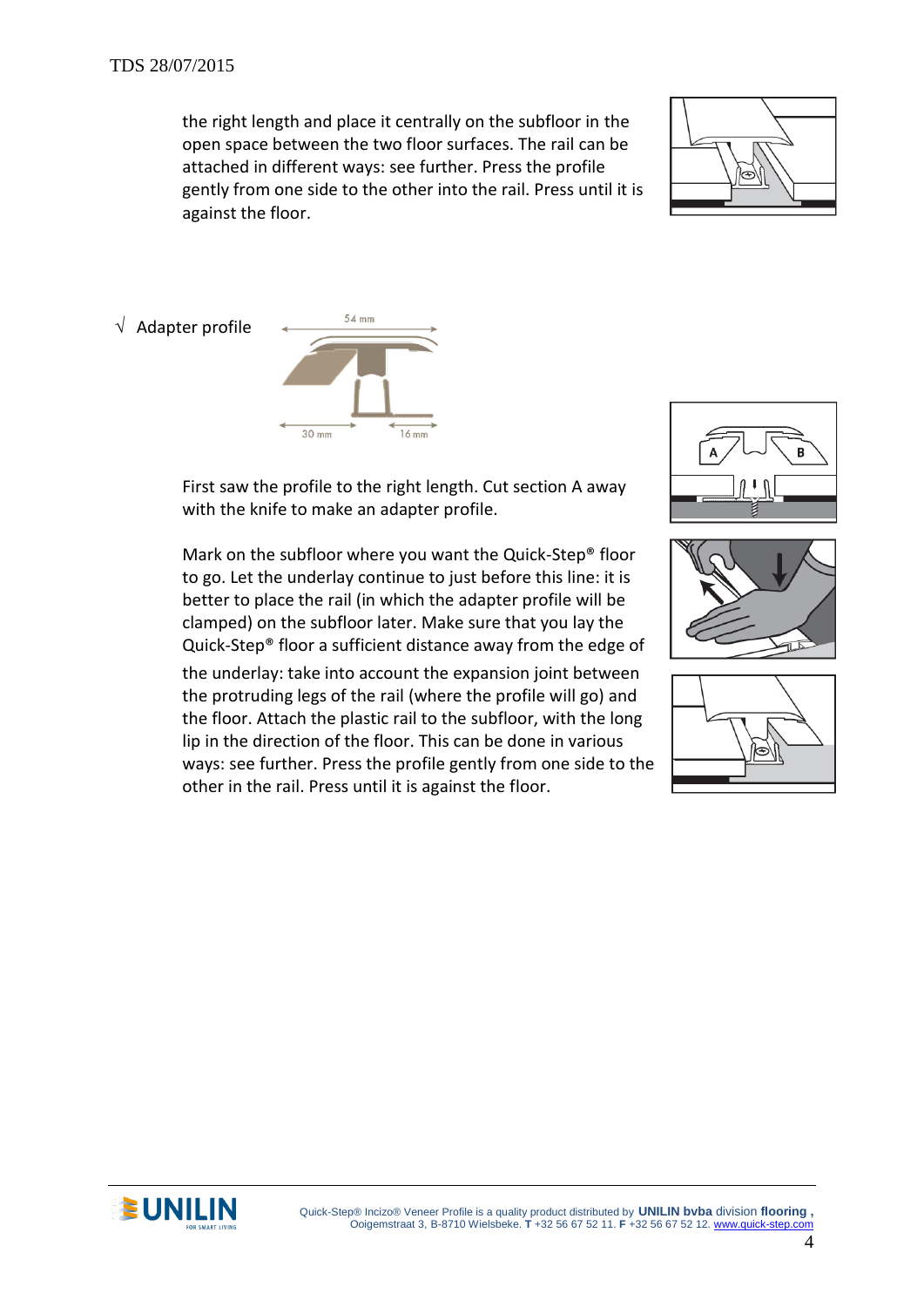

First saw the profile to the right length. Cut section B away with the knife to make an edge profile.

## **Installing against a vertical surface:**

Saw the plastic rail to the right length and place it with the lip against the vertical surface, on the base. The lip acts as a distance-holder. Attaching the rail: see further. Make sure there is a sufficient expansion joint between the floor and the legs of the rail in which the profile will be clamped. Press the profile gently from one side to the other in the rail. Press until it is against the floor.









#### **Installing against a horizontal surface:**

Identical to the installing of the adapter profile.

- $\sqrt{ }$  Installation of the multifunctional rail
	- o Normal installation:



o Installation with considerable height differences (from 17 mm onwards): Break off the long lip from the rail at the groove, across the whole length of the rail. Place the broken-